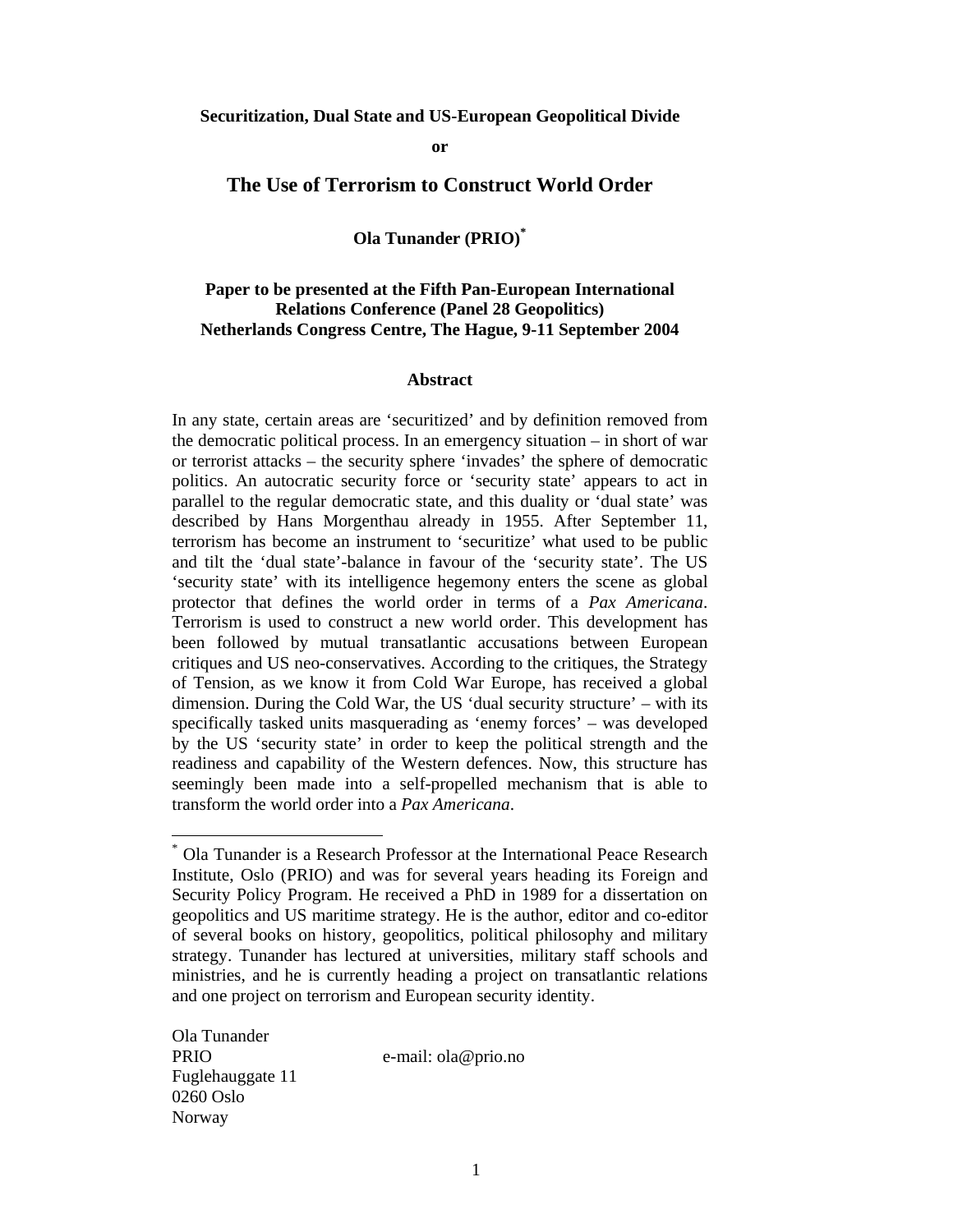### **1. Introduction**

In the USA, terrorism has replaced Communism as the new evil. In his famous speech on September 20 President George W. Bush promised to eliminate terrorism 'and destroy it where it grows … and we ask every nation to join us'.<sup>1</sup> This threat will be removed from our civilisation, he said and 'we will pursue nations that provide aid or safe haven for terrorism. Either you are with us, or you are with the terrorists'.<sup>2</sup> The US led antiterrorist 'coalition of the willing' is presented as a coalition for the 21 century replacing the structures of the Cold War. A new world order is emerging. President Bush's speech on September 20, 2001, has been compared to the speech of President Truman 1947. Now, the Cold War is over, and the War on Terror has started.

Deputy Secretary of Defense Paul Wolfowitz said in May 2003: 'If you had to pick the ten most important foreign policy things for the United States over the past 100 years [9.11] would surely rank in the top ten if not number one. It's the reason why so much has changed'.<sup>3</sup> Defense Secretary Donald Rumsfeld stated to the Armed Services Committee that Washington now views the world 'through the prism of  $9/11$ '.<sup>4</sup> To the National Security Adviser Condoleezza Rice, 9.11 was an 'earthquake' that 'has started shifting the tectonic plates in international politics<sup> $5.5$ </sup> While the Europeans are pre-occupied by economical and political coordination within the EU, the Americans are pre-occupied by terrorism and war.<sup>6</sup> To the Europeans, September 11 has created a paranoid climate in the USA. I will present a few events.

On September 19 2001, a 342-page Anti-terrorist Act (later Patriot Act) was presented to Congress. It allows for surveillance, telephone tapping, and detaining immigrants indefinitely despite no clear link to terrorism. Books borrowed from libraries or bought in shops are to be reported<sup>7</sup> (Electronic information on US citizens, credit accounts, e-mails, travels, book purchase, phone conversations, was supposed to be collected in giant Defense Department database at the office of Total Information Awareness run by Admiral John Poindexter).<sup>8</sup> In November, President Bush signed an executive order blocking public access to White House papers after 1980,<sup>9</sup> and he issued an executive order on military tribunals for suspected terrorists. FBI Director Mueller said: 'There is a continuum between those who express dissent and those who would do a terrorist act'.<sup>10</sup> The CIA received legal authority by the president to assassinate alleged terrorists all over the world, even Americans. 'No constitutional question is raised here', Condoleeza Rice says.<sup>11</sup>

After September 11, the US 'democratic state' (characterised by openness, legal procedures and free elections) is forcefully supported by or rather subsumed under a US 'security state' (characterised by secrecy and military hierarchy). Much of public life is 'securitized'<sup>12</sup> and the president and his close advisers are focused on the War on Terror, not on civilian matters. 'I am a war president. I make decisions … with war on my mind', President Bush said.<sup>13</sup> The security aspect of the state is invading the public sphere as if we were entering a creeping state of emergency. 'Emergency power<sup>14</sup> is used to direct the policy of the democratic state. In 1955, Hans Morgenthau wrote about a US 'dual state' in a study of US State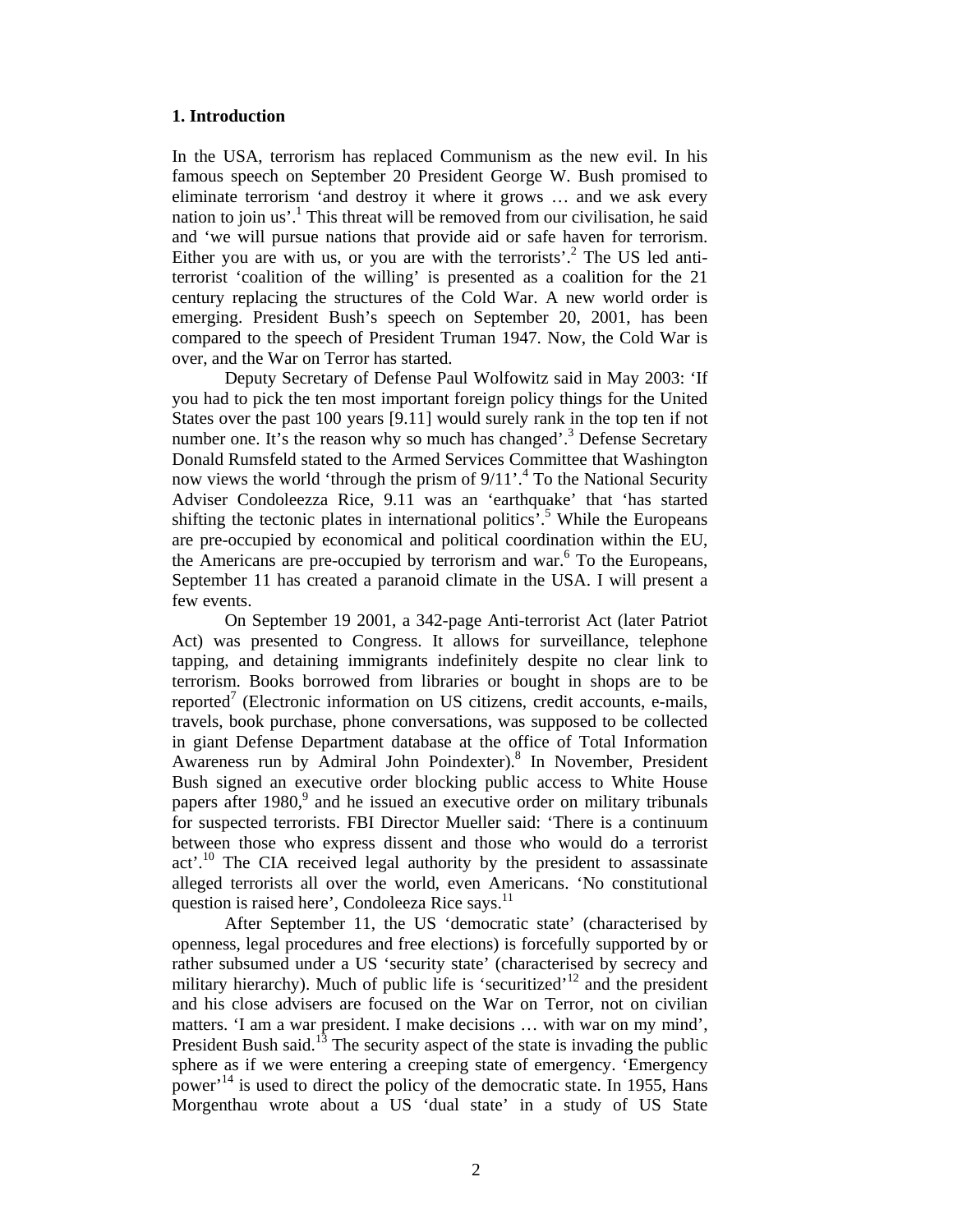Department.<sup>15</sup> According to Morgenthau there was both a 'regular state hierarchy' that acts according to the rule of law and a more or less hidden 'security hierarchy', or what I will call a 'security state' (in some countries called 'deep state'<sup>16</sup>) that acts in parallel to the former, while it monitors and controls the former. The latter 'exert an effective veto over the decisions' of the regular state, to quote Morgenthau.<sup>17</sup> The 'democratic state' and the 'security state' always 'march side by side', $^{18}$  and while the 'democratic state' offer legitimacy to security politics the 'security state' intervenes if necessary by limiting the range of democratic politics. Others would argue that the activity of the 'deep state' or 'security state' not just concerns the veto of democratic decisions but also the 'fine tuning of democracy',19 for example by 'fostering' the war or the limited war in order to externalize conflicts and provide internal stability. The 'security state' is able to calibrate or manipulate the policies of the 'democratic state'. The 'security state' decides over life and death, it is always present, and it will act in case of 'emergency'. This apparatus defines when a 'state of emergency emerge'. This is what Carl Schmitt would call the 'sovereign',<sup>20</sup> and by 'securitizing' the political life, the democratic state looses its influence. After September 11, the US administration has securitized what used to be public and tilted the balance in favour of the 'security state'. To many Europeans, the new US policy is difficult to understand. *The Guardian* and *BBC* say that the 'Big Brother will be watching America'.<sup>21</sup>

In contrast, the Europeans look at terrorism and security threats in a different manner. In February 2003, Pieter Feith, EU's Deputy Director for External and Political Military Affairs, presented the European Foreign and Security Policy, but he mentioned terrorism only once, in one sentence.<sup>22</sup> A 2003 draft contribution to the new EU security strategy discussed terrorism in one sub-point of 46 points, $^{23}$  while the actual strategy (signed by Javier Solana, EU High Representative for the Common Foreign and Security Policy) uses almost two of sixteen pages to discuss terrorism.<sup>24</sup> This may represent a European change or perhaps a try to appease the Americans. The SIPRI Director and former British Ambassador Alyson Bailes writes: 'Terrorism for us is also typically an internal affair, an all-too-familiar historical legacy, which cannot be attacked with methods of war without exploding our whole societies. It is a matter for long imperfect medical cures rather than for sudden surgery'.<sup>25</sup>

Europeans have been living with terrorism from the  $19<sup>th</sup>$  century and even more so from late 1960s to mid-1980s. The 1970s was a decade of terrorism with thousands of terrorist operations, with kidnappings, hijackings and bomb explosions and with thousands dead civilians. The Black September, the Red Army Faction and the Red Brigades were as famous as al-Qaeda is today. For the Europeans, September 11 does not imply a major change. More important, however, a majority of the Europeans (55%) believe that US policy contributed to and indirectly is responsible for the September 11 attack.<sup>26</sup> US policy with several billion dollar support to Israel and, in the 1980s, to Osama bin Laden and his *mujahideen* have created a strong terrorist force nurtured by US military presence in Saudi Arabia and by the US war in Iraq. Several Muslim countries view the USA as more dangerous to peace and stability than al-Qaeda. In Jordan 71% hold this view, 83% have an unfavourable view of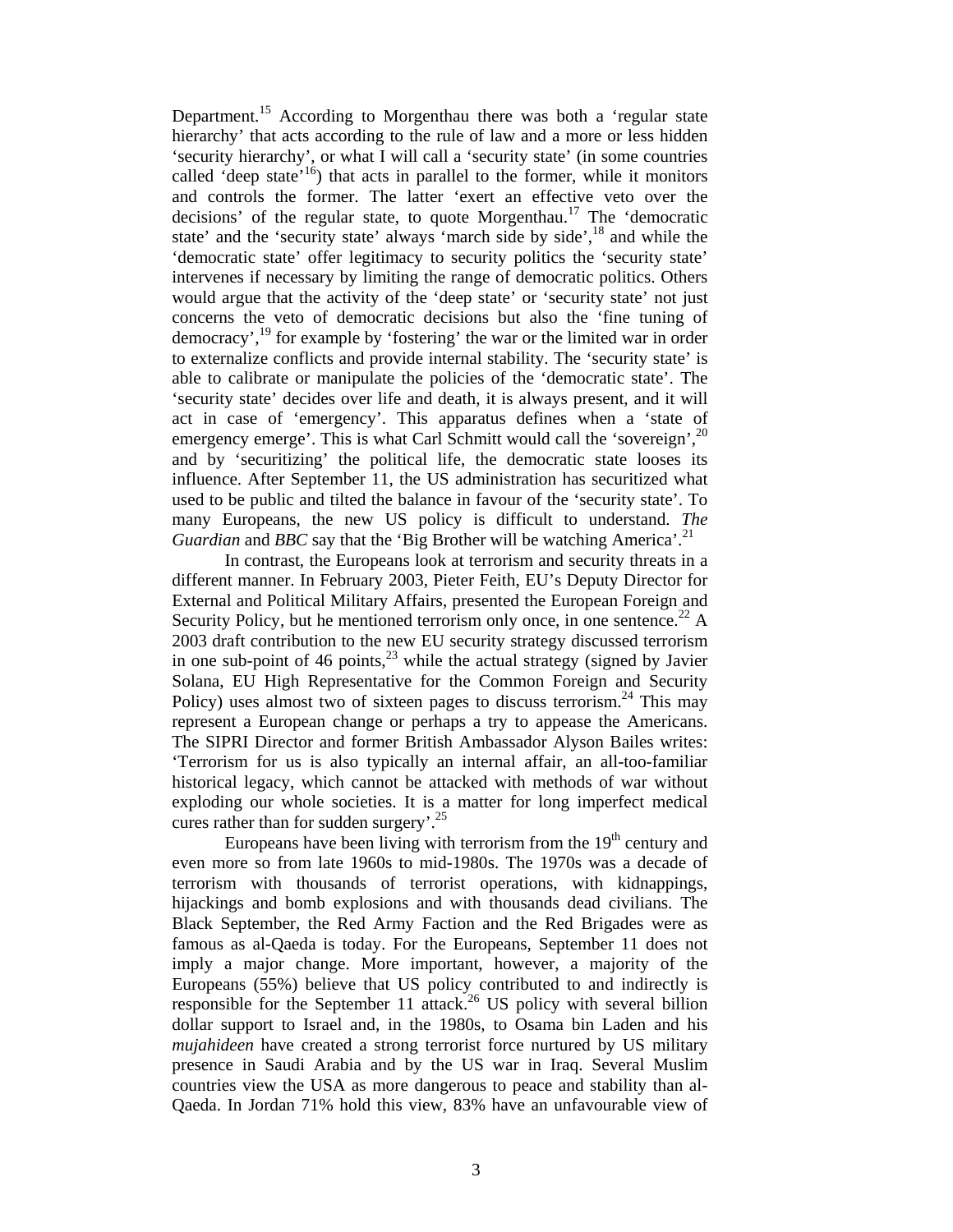the USA, and 97% of the population opposes the US 'War on Terror', while Osama bin Laden is considered the second most popular figure supported by 55% of the population. These anti-US feelings are representative for several other Muslim countries. In Pakistan, in October 2001, 82% considered Osama bin Laden a *Mujahid* [fighter] not a terrorist and 83% were siding with the Taliban against the USA. In Indonesia 83% are unfavourable to the USA and 66% consider the USA as more dangerous to world peace than al-Qaeda.<sup>27</sup> In a European Commission poll made in October 2003, a majority of the Europeans viewed Israel as the biggest threat to world peace (59%) followed by the United States and countries like Iran, North Korea, Afghanistan and Iraq.<sup>28</sup> A majority of the Europeans seem to believe that the US policy rather provokes terrorist reactions and indirectly is responsible for the terrorist activity, while the Americans focus on the destruction of terrorist training camps and the destruction of regimes that harbour terrorist groups. Europeans and Americans are, to quote Robert Kagan, living on different planets.<sup>29</sup>

#### **2. Terrorism and US-European Mutual Accusations**

This US-European clash in political views is supplemented with a more cynical criticism. *Die Zeit* writes that one of every third German below the age of 30 and almost 20% of all Germans believe that US authorities facilitated or directly contributed to the September 11 attack in order to use it for their own purpose.<sup>30</sup> In 2002-2003, seven German books appeared that presented evidence supporting this hypothesis – one book was written by Helmut Schmidt's state secretary for defence and former minister, Andreas von Bülow.31 Von Bülow (for many years the MP responsible for oversight of German intelligence services) stated in *Tagesspiegel* that he believed that the CIA was involved in the September 11 attack, and many influential people 'agree with me, but only in whispers, never publicly', he said.<sup>32</sup> Michael Meacher, British MP and Tony Blair's minister for environment up to June 2003, writes a forward to a book: *The New Pearl Harbor*. Also this book points to a direct US involvement in the September 11 attack. This operation was allegedly conducted to justify a war against Afghanistan and Iraq, in order to construct a new enemy able to replace the Soviet Union.<sup>33</sup> Von Bülow and Meacher also stress that September 11 made it possible to introduce something of a 'state of emergency' able to justify a number of extra-ordinary measures to facilitate US domestic reorganisation. The experience of a US government exploiting the tragedy of September 11 in its try to force European states to participate in one US war after the other (Afghanistan, Iraq) have been met by strong European reactions.

However, there may be several reasons for this more cynical European approach. Recently declassified US documents from February 1962 show that US Joint Chiefs of Staff proposed to run a terrorist campaign planting explosives in US cities to justify a war against Cuba. The US chairman of Joint Chiefs of Staff General Lyman Lemnitzer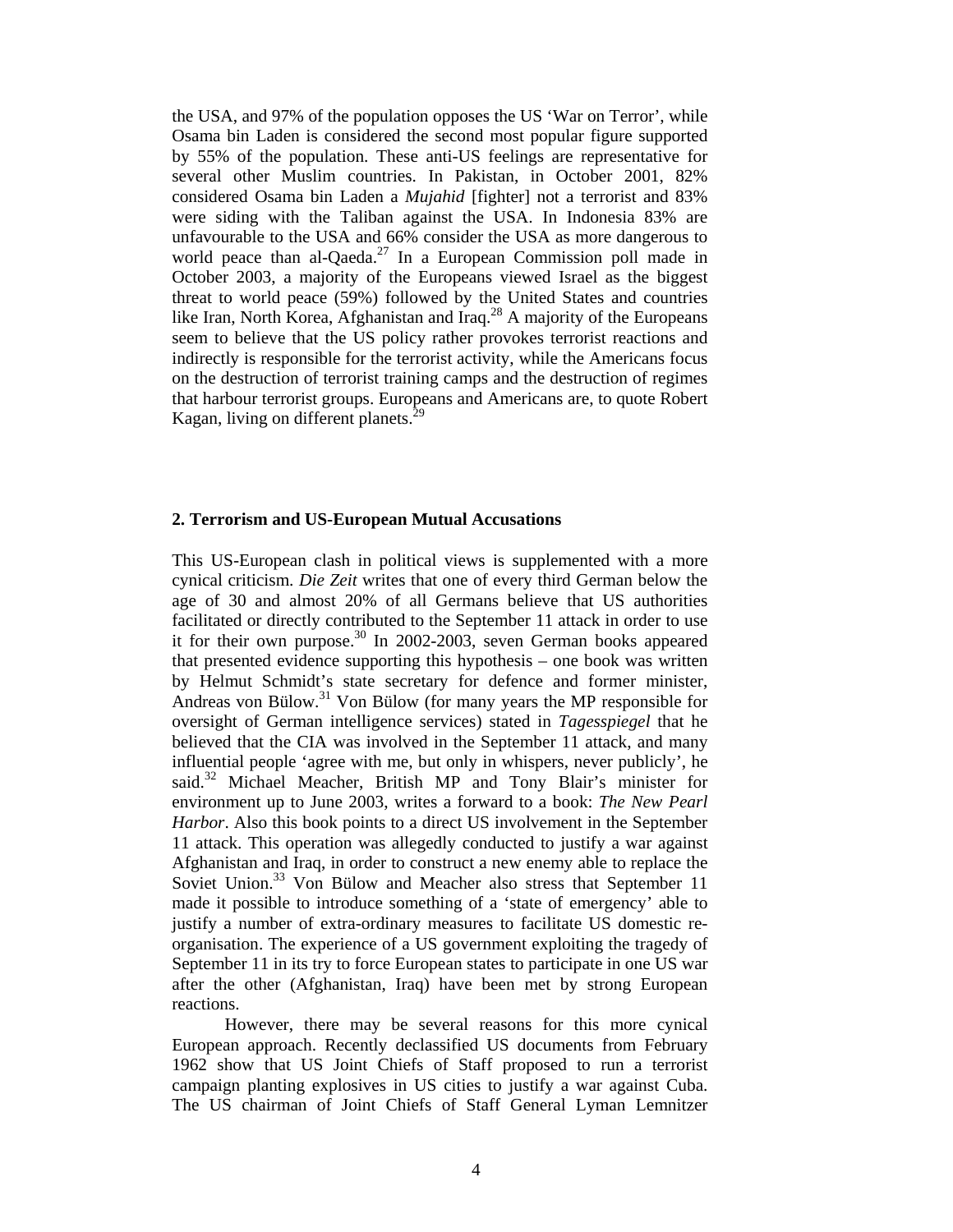proposed that secret US forces could play 'Cubans' and sink a US Navy ship at Cuba, attack the US Navy base (Guantanamo), burn a US airplane on the base, and start a terrorist campaign with bomb explosions in US cities including Washington, all to blame Cuba to justify a massive US invasion. They could let a fake civilian aircraft bee shot down over Cuba. According to Lemnitzer, one option was 'exploding a few plastic bombs in carefully chosen spots [in US cities], the arrest of Cuban agents and the release of prepared documents substantiating Cuban involvement.<sup>34</sup> The CIA set up a 'terrorist training camp' in North Carolina, where thousands of CIA agents, Special Forces and foreign nationals (including Cuban exiles, Israelis, Nicaraguan Contras, Palestinians and Arab Islamists) from 1960s until today learned how to use home-made explosives and pressurized airplane bombs, and how to conduct other terrorist operations. We used home-made explosives (fertilizers), self-made napalm and Molotov cocktails as well as plastic explosives, which I had to use against an old school bus, one former CIA agent told.<sup>35</sup>

Recent trials in Italy have established that the bombing campaign in Italy in the 1960s and 1970s and probably elsewhere in Europe was run not by various leftwing groups as one believed at the time, but, in accordance with a 'Strategy of Tension', by so-called *Nuclei di Difesa della Stato*  (Nuclei of Defence of the State or NDS). These 'parallel Stay-Behinds' were established from mid 1960s by the US and Italian 'security state' after a directive made by General William Westmoreland to stop Communism by all means. Their activists and intelligence assets were recruited from extreme fascist organisations of *Ordine Nuovo* and *Avaguardia Natzionale*. They carried out a bombing campaign, while they masqueraded as leftwingers, as anarchists and Maoists, in direct collaboration with the CIA and with factions of the Italian intelligence and security services. Carlo Digilio belonging to the CIA net in Italy, told the court that he collaborated with fascist intelligence assets in *Ordine Nuovo* and the bombing campaign was linked to a US plan to introduce a state of emergency in Italy in order to exclude the political left from government. The same view was presented by the Italian chief of counter-intelligence, General Gianandelio Maletti, and he confirmed in court that the CIA had provided the extreme fascist group *Ordine Nuovo* with explosives for the bomb attack in Milano in 1969. Digilio reported about upcoming bomb attacks to his American CIA contact Captain David Carret, who told him that the bombing campaign was part of a US plan for a state of emergency to control Italian domestic politics.36

From 1974, after the arrest of the old leftwing leadership in the Red Brigades, secret service and military intelligence agents that already had penetrated the Red Brigades received vital positions in the organisation, which has been confirmed by General Maletti and others.<sup>37</sup> This change was followed by a 'blind terror' and a radical increase in the number of attacks.<sup>38</sup> All major terrorist operations from the 1960s to the 1980s, by the Red Brigades and other groups, were seemingly conducted in collaboration with US intelligence, or with US 'groups on the fringes' of the official services, in order to manipulate public opinion and to limit the range of the democratic discourse. During the official visit to the USA in 1974, Prime Minister Aldo Moro told his wife that a senior US official had threatened to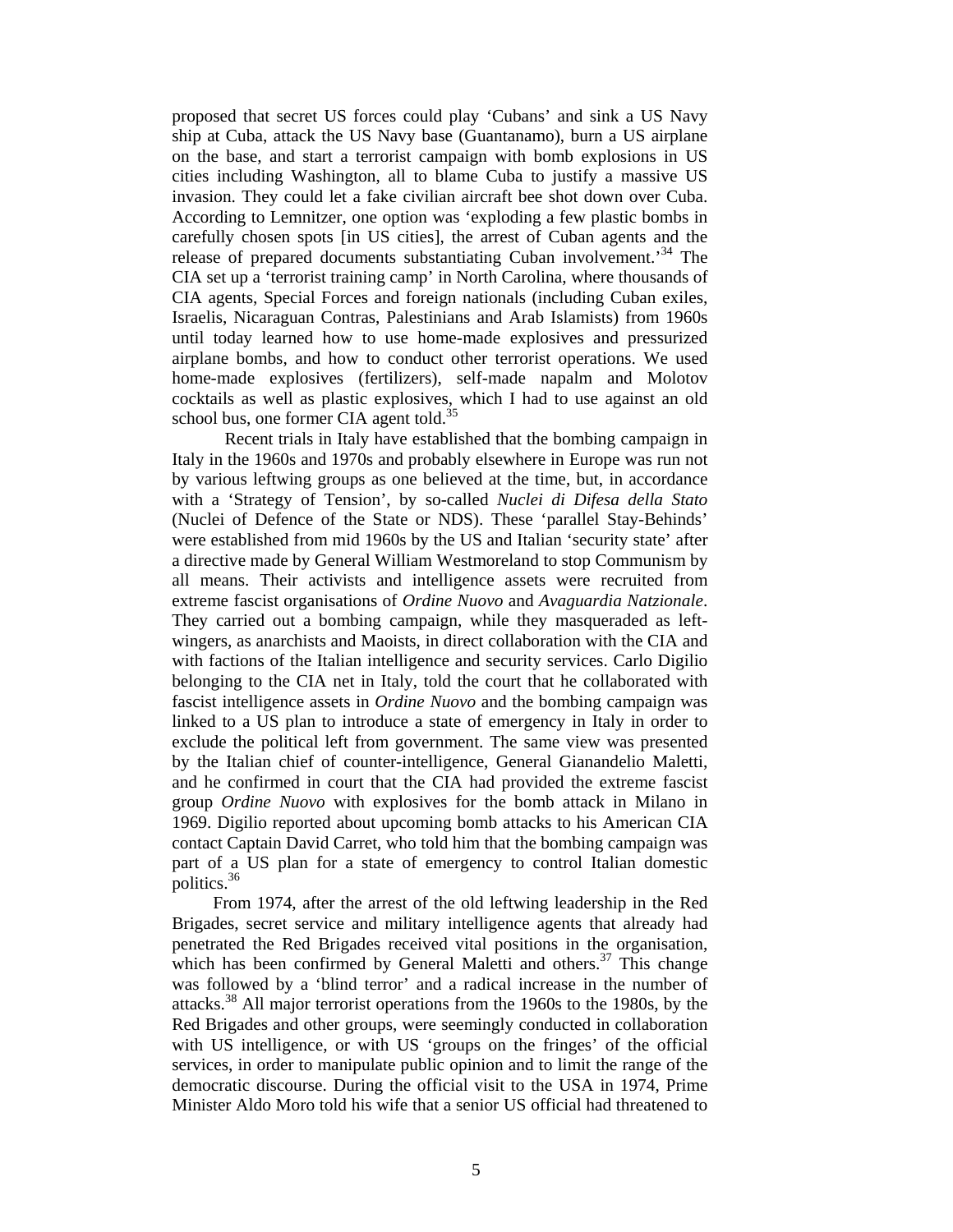use the 'groups on the fringes' of the official services to kill him 'if he did not abandon his policy' of a 'historical compromise' with the left.<sup>39</sup>

Several scholars emphasize that the US policy of masquerading as terrorists – to increase the awareness of a security threat – is a policy that was clearly expressed in US documents. A supplement to a US Army Field Manual 30-31B from 1970 (signed by General Westmoreland) discussed in detail the policy of penetrating left-wing groups to instigate violence. The document states that Host Countries (HC) may be 'lulled' into a 'state of false security':

 In such cases, US Army intelligence must have the means of launching special operations which will convince HC governments and public opinion of the reality of the insurgent danger and of the necessity of counteraction. To this end US Army intelligence should seek to penetrate the insurgency by means of agents on special assignment, with the task of forming special action groups among the more radical elements of the insurgency … to launch violent and nonviolent actions according to the nature of the case … it may help towards the achievement of the above ends to utilize ultra-leftist organisations.'40

In the 1960s, 1970s and 1980s, US forces used terrorism as an instrument to control European domestic politics – the Strategy of Tension – to establish a US hegemony, and former ministers like von Bülow and as many as 20% of the Germans seem to believe that the same process is going on today, but instead of using ultra-leftist groups the Americans prefer to use radical Islamists. Von Bülow points to a large amount of evidence supporting this hypothesis, and similar to the US Cold War terrorist campaign in Europe, today's terrorism justifies US interventions as a protector, while other states are made into 'protectorates' under US supervision.

A catastrophic attack on the USA was presented as favourable by both Donald Rumsfeld and Paul Wolfowitz in the year before September 11. In August 2000, Wolfowitz *et al* underlined that a necessary transformation of the US forces will be a long one 'absent a catastrophic and catalysing event like a new Pearl Harbor'. Such a catastrophic event would justify increased defence spending described as a pre-condition for reaching the strategic goal: a *Pax Americana*.<sup>41</sup> In the 'Space Commission Report' from January 2001, Rumsfeld *et al* described a new Pearl Harbor as 'the only event able to galvanise the nation and cause the US Government to act'.<sup>42</sup> Rumsfeld said in October 2001 that the only way to deal with terrorism 'is to take the battle to the terrorists, wherever they are', $43$  but such a military intervention presupposed an event like September 11. Wolfowitz argued before the 9/11 Commission that if the DOD had gone to Congress before 9/11 and asked to invade Afghanistan, they would never have been taken seriously.<sup>44</sup> A devastating event like September 11 was in major strategic documents and in statements by leading representatives presented as an advantage if not a necessity to reach US strategic goals. A catastrophic terrorist event was perceived as an ideal vehicle to transform US security forces to make them capable of preventing an even more devastating nuclear or chemical attack, which might 'kill hundreds of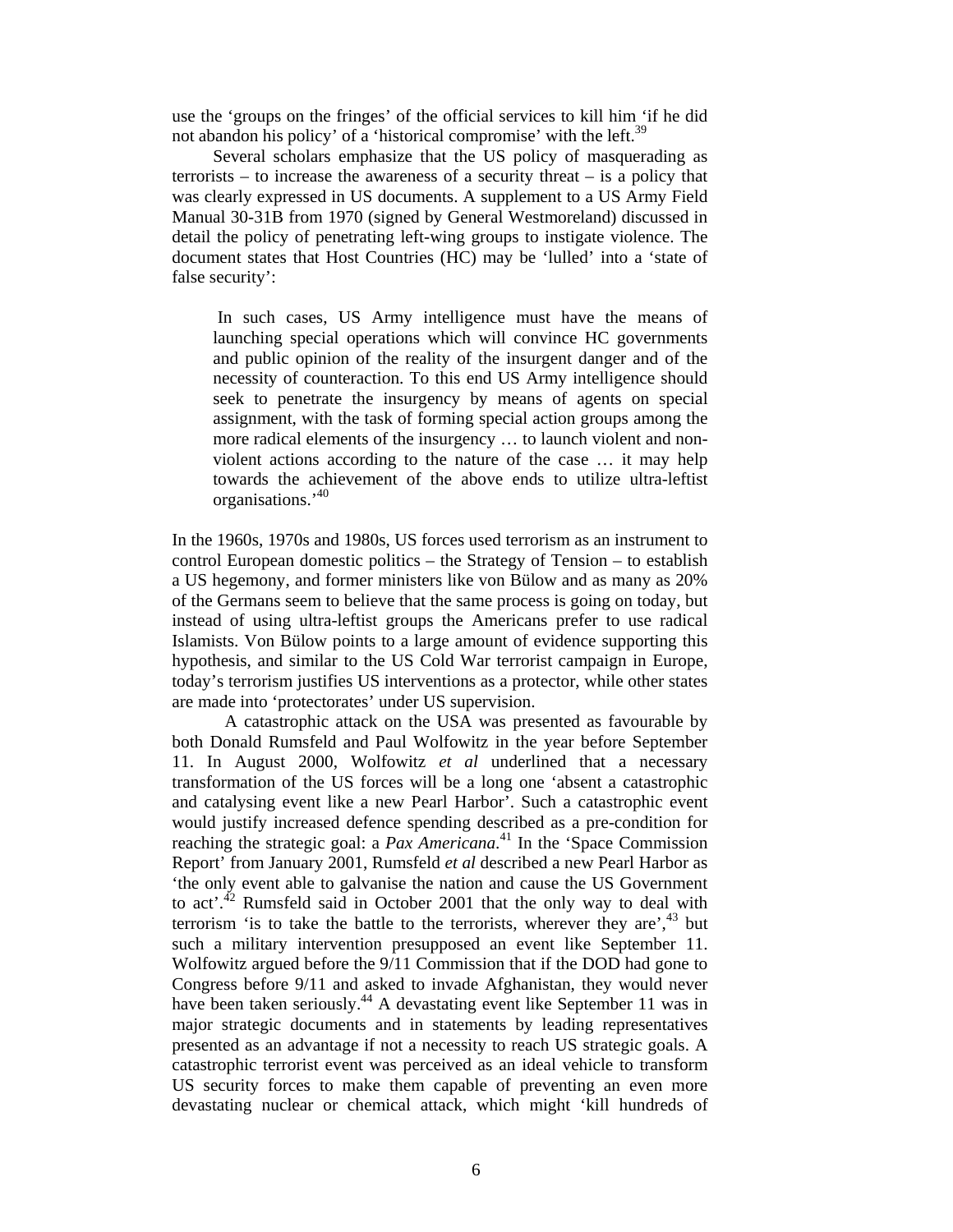thousands' or 'potentially millions people', to quote Rumsfeld.<sup>45</sup> 'We don't have the luxury of making a mistake that big today', he added.<sup>46</sup>

Von Bülow as well as the British MP Michael Meacher argues that a 'new Pearl Harbor' like the September 11 attack was not just perceived by US leaders as a strategic necessity. The US leadership actively facilitated or contributed to such an event. One problem concerns the 'creation' of Osama bin Laden and his *mujahideen*. During the 1980s, bin Laden's forces were supported and trained by the CIA, the Saudis and the Pakistani military intelligence service  $ISI<sub>1</sub><sup>47</sup>$  They all kept regular contact with his forces at least up to 2001.48 Bin Laden's *mujahideen* collaborated with the Americans in Bosnia in early and mid-1990s, in Kosovo in late 1990s and in Macedonia in 2001. While Osama bin Laden was turned into a major US enemy, his al-Qaeda forces were still integrated in the US supported KLA in Kosovo, and they received modern US equipment for their operations in Macedonia as late as in Spring 2001.<sup>49</sup> In Afghanistan in late 1990s, al-Qaeda had established a symbiotic relation to the Taliban, and the Taliban was nothing but an instrument of the US special ally, the ISI, with Pakistanis acting as military advisers and as 'Taliban' officials responsible for its diplomatic correspondence.<sup>50</sup> Despite intelligence information about al-Qaeda ties, hijackers received US visas. 15 of the 19 hijackers received their visas at US consular office in Jeddah, Saudi Arabia.<sup>51</sup> The head of this office in late 1980s, Michael Springman, stated that he wanted to turn down this kind of applications but he was forced to issue the visas after direct intervention by high level US officials. He says that we brought about hundred 'recruits, rounded up by Osama Bin Laden, to the US for terrorist training by the CIA'.<sup>52</sup> Several of the WTC hijackers were later trained at US military installations<sup>53</sup> as if these hijackers had high level US support. At the same time, in the spring and summer 2001, a large amount of detailed and documented warnings were given to the US leadership, but no measures were taken. FBI and CIA field agents and a number of foreign intelligence services, presidents and prime ministers informed the US leadership of an upcoming al-Qaeda attack with airliners against US targets – some were specific about time and the World Trade Center – but the US leadership did never ask for further information.<sup>54</sup> Within sections of the FBI, the identity of some of the hijackers as well as the information about the upcoming 'air attack on lower Manhattan' was common knowledge, but no measures were taken.<sup>55</sup>

Von Bülow and other critiques also point to hundreds of other arguments for US complicity. On September 10, a number of Pentagon officials cancelled their air trips because of 'security concerns', and the San Francisco Mayor Willie Brown received a phone call from his security section eight hours before the hijacking. He was advised not to travel by  $air<sup>56</sup>$  Von Bülow also questions why the air defence authorities (NORAD) on September 11 did not follow standard operating procedures to intercept airplanes immediately when diverting from their given course. In year 2000-2001, this happened several times a week. The fact that this did not happen on September 11 (until it was too late) has been described as remarkable.57 They also argue that the World Trade Center complex could never have been brought down by the aircraft, and the New York Fire Department reported a number of explosions inside the World Trade Center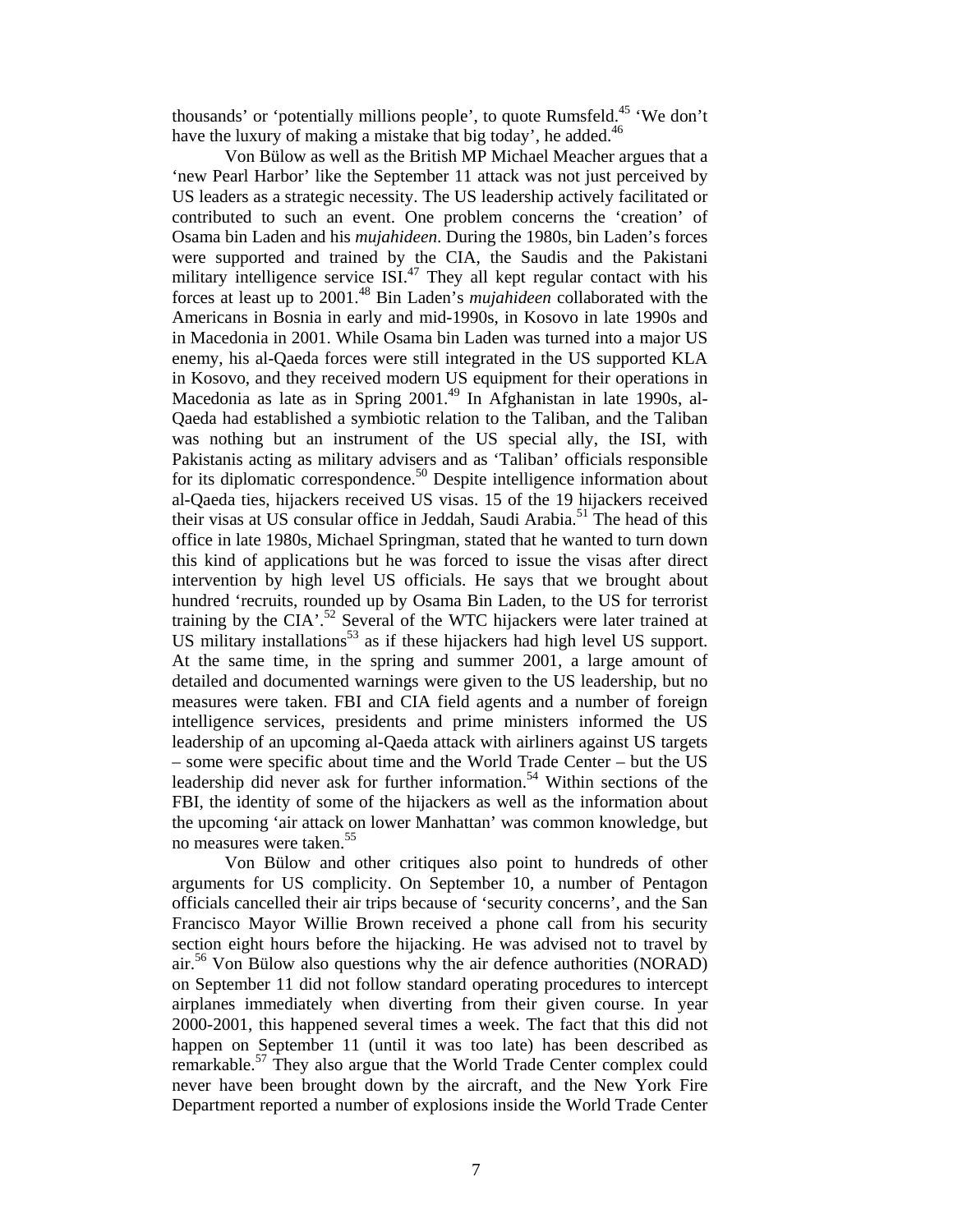buildings, which are confirmed by videos.<sup>58</sup> Each building collapsed vertically in almost ten seconds (close to free fall) as if they were brought down by controlled demolition, not by the aircraft and the fire. Construction engineers and physical scientists argue that the fires from the aircraft would never have had enough impact to force the towers to collapse.<sup>59</sup> The fact that World Trade Center 7 collapsed cannot be explained by the airplanes. Someone seems to have given the 'hijackers' and helping hand. To von Bülow and others this is a strong indication of a US military operation or intelligence operation. Such a catastrophic event was believed in every respect to be very useful to the Bush Government. It radically increased the support for the President. It was followed by a radical military build-up as a pre-condition for a *Pax Americana*, and it made it possible for the US Administration to take 'the battle to the enemy' before a nuclear terrorist attack would kill 'hundreds of thousands' or even 'millions', to quote Rumsfeld. $60<sup>60</sup>$ 

The very opposite to von Bülow's view is presented by the conservative Michael Ledeen holding the Freedom Chair at the American Enterprise Institute. He was international affairs adviser to President George W Bush's closest adviser Karl Rove,  $61$  he is a co-founder of the Jewish Institute for National Security (JINSA), and a former terrorist adviser to US state secretary Alexander Haig. Ledeen argues that the German and the French governments have allied with radical Islam and with the Arab extremists to bring down 'American domination before it takes stable shape':

[T]he French and the Germans struck a deal with radical Islam and with radical Arabs: You go after the United States, and we'll do everything we can to protect you, and we will do everything we can to weaken the Americans. The Franco-German strategy was based on using Arab and Islamic extremism and terrorism as the weapon of choice, and the United Nations as the straitjacket for blocking decisive response from the United States.<sup>62</sup>

Ledeen may be a less credible source. $^{63}$  According to Admiral Fulvio Martini, Italian chief of Military Intelligence (1984-1991), Ledeen belonged to the groups on the 'fringes of the CIA'. His activities in Italy in the 1970s and 1980s, in collaboration with a faction of Italian Military Intelligence, made Martini declare him unwelcome in Italy.<sup>64</sup> This does not imply that Ledeen is involved in the present terrorist activities. However, it is still important that on the one hand Ledeen, with his prominent role for the Bush Administration,<sup>65</sup> and on the other hand, former German state secretary for defence, von Bülow, accuses the other side of using terrorism as an instrument of their respective grand strategy. Both these prominent former civil servants accuse the other side of using terrorism to construct a new world order.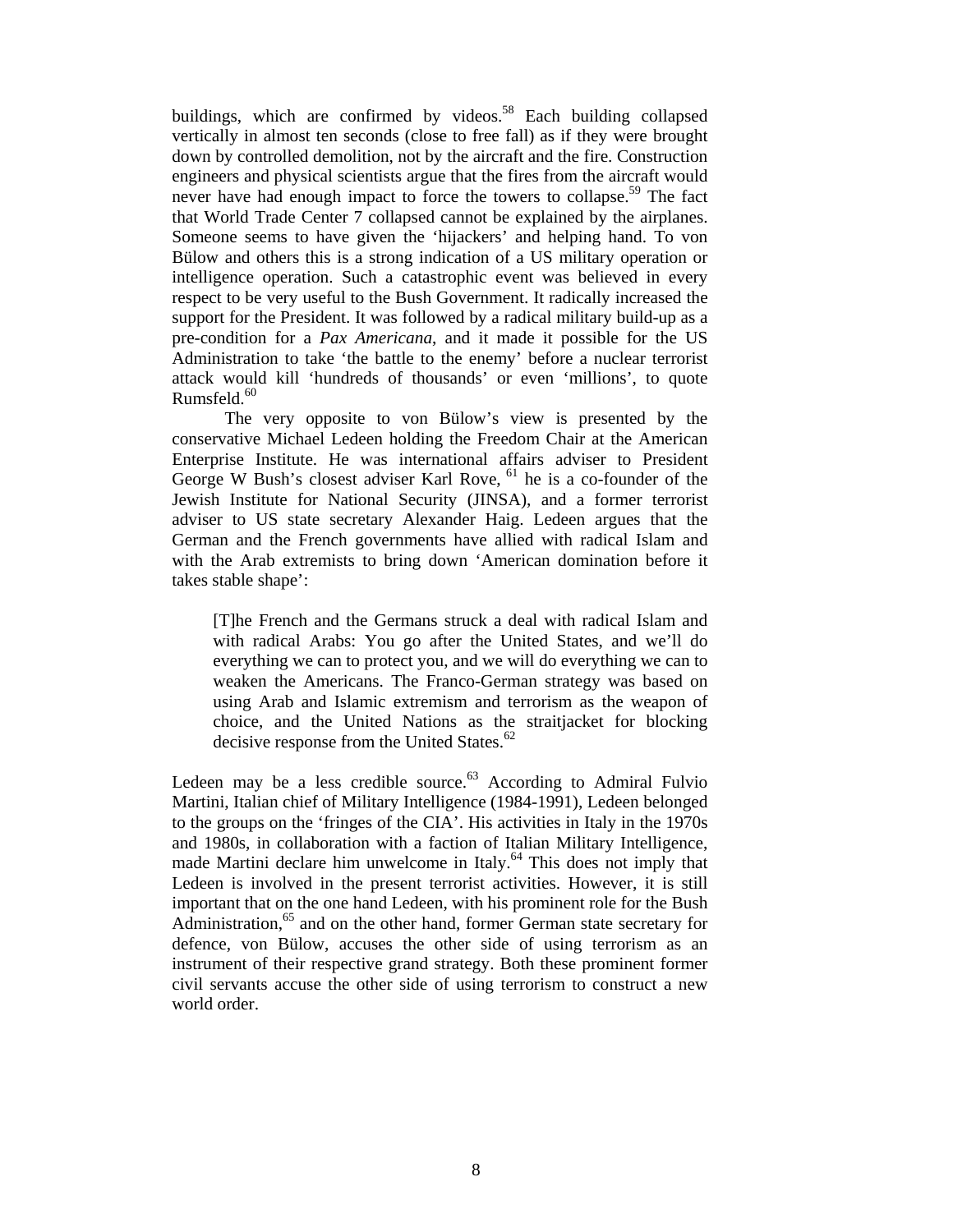#### **3. 'Dual State' and 'Dual Security Structure'**

The information about CIA's terrorist campaign in the Europe and US military proposals for a terrorist campaign in the USA was not uncovered until 30 or 40 years afterwards, and it may take another 30-40 years before we know what is going on today. During the Cold War the USA developed a security system that included both sides of the conflict – not only the defence against terrorist action but also the infrastructure and organisation to carry out terrorist attacks – in order to manipulate mass media and increase the public awareness and political and military readiness against a Soviet attack. This also meant that the US intelligence established local 'security states' all over Europe and tried to introduce a state of emergency in some countries to limit the range of the democratic discourse to exclude Socialist and Communist parties from the government. The US policy was to penetrate ultra-leftist organisations in Europe and perhaps elsewhere to launch violent (and non-violent) actions to make the governments and the public aware of the Soviet threat. The US policy was not just to infiltrate and monitor the extremist groups but 'to instigate acts of violence', to quote the Italian counter-intelligence chief General Maletti.<sup>66</sup> This discourse played an important role for several decades. From the early 1960s, the US military leadership and the CIA prepared to use its own secret forces for attacking US and allied property or personnel in order to blame enemy forces or political opponents to justify a war against or a clamp down on these political forces.

During the Cold War, the USA developed a 'dual security structure' that included a real visible threat towards your own defensive forces to raise the awareness, readiness and capability of states that had been 'lulled into false security', and the USA considered itself to be responsible for the whole Western world. Former US defense secretary Caspar Weinberger said that the USA, in the 1980s, had specifically tasked units that played enemy forces and secretly attacked Western defences worldwide in order to 'regularly' and 'frequently' test their capability and increase their readiness and to develop counter-forces already before a certain Soviet capability will emerge.<sup>67</sup> With reference to US/UK covert submarine operations in Swedish waters in the 1980s, Weinberger stated: 'it was necessary to test frequently the capabilities of all countries, not only in the Baltic [Sea] – which is very strategic of course – but in the Mediterranean and Asiatic waters and all the rest…. And it was not just done in the sea. It was done on air defences and land defences as well ... and all this was done on a regular basis and on an agreed upon basis'.<sup>68</sup> The US 'security state' in collaboration with local security elites tested the defensive capability of Western democratic states worldwide. In that sense, there is a correspondence between the 'dual state' and the 'dual security structure'.

Similar to the terrorist campaign in Italy and in other European countries in the 1960s-1980s, Rear-Admiral James Lyons, Deputy Chief of Naval Operations for Plans, Policy and Operations, set up a 'terrorist unit' in 1984, the Red Cell, recruited from his own naval Special Forces (SEAL Team Six) that attacked naval bases worldwide. They planted bombs, wounded US personnel and took hundreds of hostages. It was, according to Lyons, necessary that US forces got 'physical' experience of the terrorist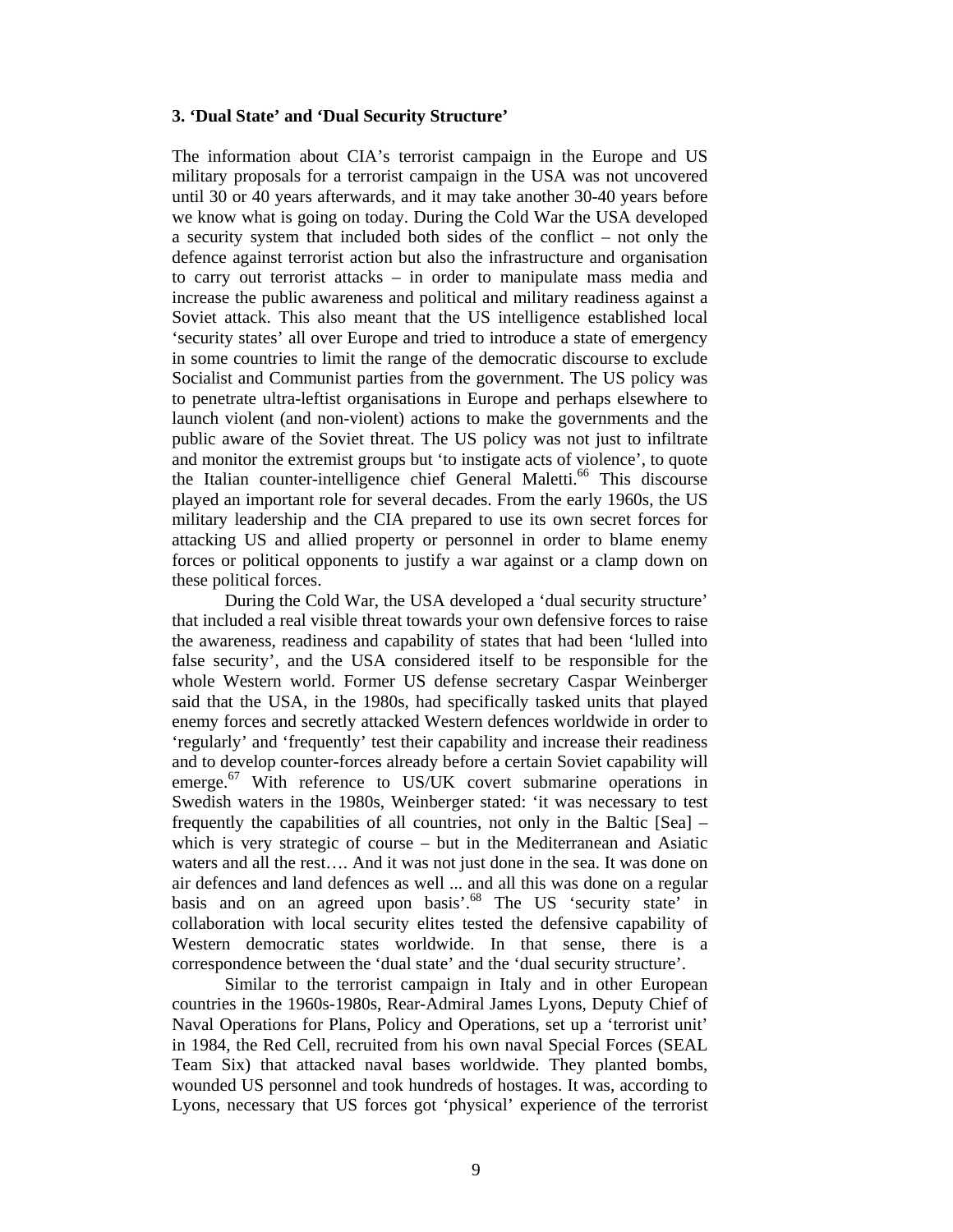threat to 'raise the awareness' to prevent an even more devastating attack.<sup>69</sup> The USA developed a security system that included both sides of the coin, and after the Cold War, with the loss of the Soviet threat, many Europeans may consider that this 'dual structure' with its specifically tasked terrorist units have become an instrument to establish an American hegemony as well as an internal stability. War is no longer carried out between the large armies of major powers but by 'special units' in order to create 'a special mental atmosphere … to keep the structure of the society intact', to quote George Orwell in *1984*. 70 The Islamic terrorists are by von Bülow and others understood as 'useful idiots' that US top-officials are using for its own hegemonic purpose.

This means that now, when the Cold War history of European terrorism has become more visible, we have to look more in detail into today's Muslim terrorism including al-Qaeda and Osama bin Laden. The White House has consistently acted as if al-Qaeda terrorist were both friendly intelligence assets and enemy forces (see above). In October 2001, in the Afghanistan war, US military forces had rounded up a large Taliban and al-Qaeda force in Kunduz 250 km from the Pakistani border. But Pentagon or the White House intervened and let the Pakistani Army open an air corridor, and 'in a series of nightime airlifts … [the Pakistanis flew out] an unknown number of Taliban and al-Qaeda fighters'. For three nights, Pakistani (Hercules) transport aircraft flew out Pakistani volunteers, Taliban and al-Qaeda fighters and leaders as well as a number of ISI officers and two Pakistani generals, because ISI and Pakistan are close US allies.<sup>71</sup> The loosing enemy forces were saved by the US leadership as if one wanted to keep a significant enemy in order to calibrate the threat. The distinction between war and exercise has been blurred. We have to ask ourselves: To what extent are US and perhaps other Western intelligence services able to calibrate terrorist operations and able to profit from them in an attempt to manipulate public opinion and governments – as a 'fine tuning of democracy<sup>72</sup> – by creating a 'creeping state of emergency' that limits the democratic discourse? In other words, to what extent has the 'dual security structure' made use of terrorist groups and developed into a self-propelled mechanism as a replay of the Strategy of Tension from the 1960s-1980s? But now on a larger scale without a Soviet threat.

It is now generally accepted that the September 11 event was a precondition for launching the policy that Wolfowitz *et al*. already had presented in various documents. September 11 has certainly also been used by the US Government to re-organize international politics and to force various states to adapt to the terrorist threat and to adapt to US counterterrorism operations that might penetrate these states. We also know that official Defense Department documents propose the use of a 'Pro-active Preemptive Operations Group (P2OG)' to fuse covert action, intelligence and deception world-wide to 'stimulate terrorist reactions' or terrorist operations by 'prodding terrorist cells into action' to 'signal to harboring states that their sovereignty will be at risk'.<sup>73</sup> US stimulation of terrorist operations worldwide will justify US interventions where this terrorist activity takes place. The Americans will feel free to intervene in countries harbouring terrorists. The CIA and US Special Forces are given access to these countries, because the local security services have not the relevant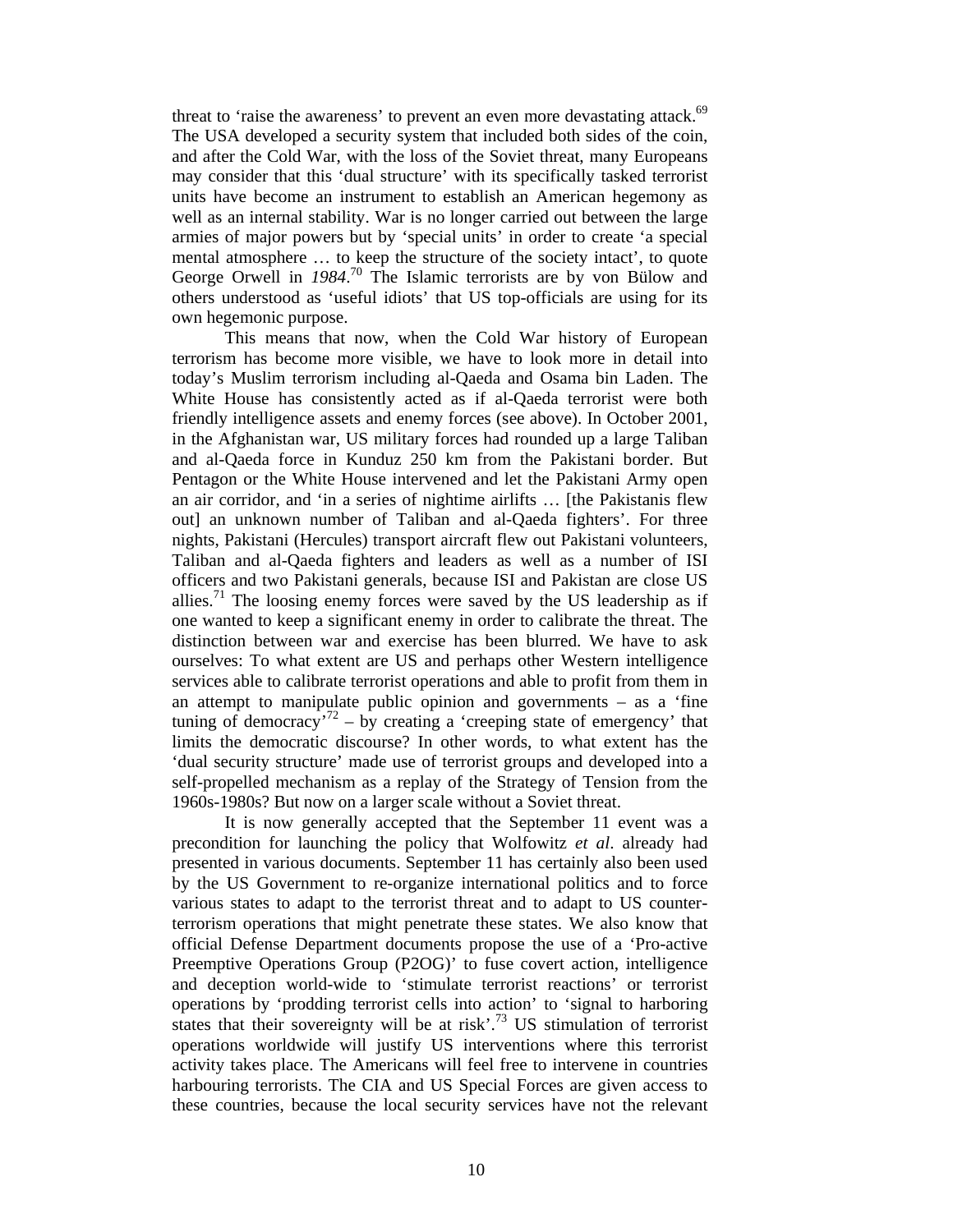capacity. The USA enters the scene to remove regimes harbouring terrorists and to protect allies against an evasive enemy that threatens the civilian order. One state after the other is made into a protectorate.

This means that a new pattern is about to emerge. US superior military strength and intelligence hegemony can only be transformed into power and real global strength if there are conflicts – wars and terrorist attacks – that threaten the multipolar world order of the civilian economicpolitical system. While the civilian economic-political power structure with the USA, the EU, Japan and China has no single leader, the militarypolitical structure has, and the more violent discourse the USA is able to present, the less competition will the USA meet from other powers. Only by countering terrorism worldwide and by military interventions against various rouge states are the USA able to profit from its military-intelligence hegemony and transform the global system into a unipolar *Pax Americana*. But this policy may weaken Europe's traditional solidarity with the USA and possibly presuppose US use of terrorist groups to target Europe and East Asia in the years to come. Otherwise, these terrorist attacks may be interpreted as a reaction to US policy, as in the case of the Spanish 2004 election. If the Europeans will suspect a US collaboration with terrorist groups – similar to what happened during the Cold War in the years of the Strategy of Tension – this policy will most likely lead to a backlash.

However, if the USA will be able to carry out a successful Strategy of Tension, the Europeans may have to follow suit to receive some favours. The European ambition to put restraint on the use of force and to take decisions according to international law would then have been sidestepped. In other words, the Europeans would then have been forced to accept a more militarised global system, which certainly means a US unipolar world order. The Europeans would then try to counter the US move by making a less dramatic assessment of the terrorist threat and by giving priority to political coordination and economic development rather than to the US favoured counter-terrorist operations and military interventions. However, it is the USA and not the Europeans that will decide on the level of violence. The Europeans may have to adapt to the American policy similar to what happened during the Cold War and similar to what now seems to happen in Southeast Asia.<sup>74</sup>

 $\overline{a}$ 

<sup>&</sup>lt;sup>1</sup> George W. Bush, 2001. 'Address to a Joint Session of Congress and the American People', United States Capitol, Washington DC (http://www.whitehouse.gov/news/release/2001/09/print/20010920-8.html).

 $<sup>2</sup>$  Ibid.</sup>

<sup>&</sup>lt;sup>3</sup> Deputy Secretary Wolfowitz, interview with Sam Tannenhaus, Vanity Fair, US Department of Defense, *Defemse Link*, May 9, 2003, p. 1 (see www.defense.gov/transcript/2003).

<sup>&</sup>lt;sup>4</sup> 'Prepared Testimony by US Secretary of Defense Donald H. Rumsfeld, Senatre Armed Services Committee, July 9, 2003, pp. 5-6.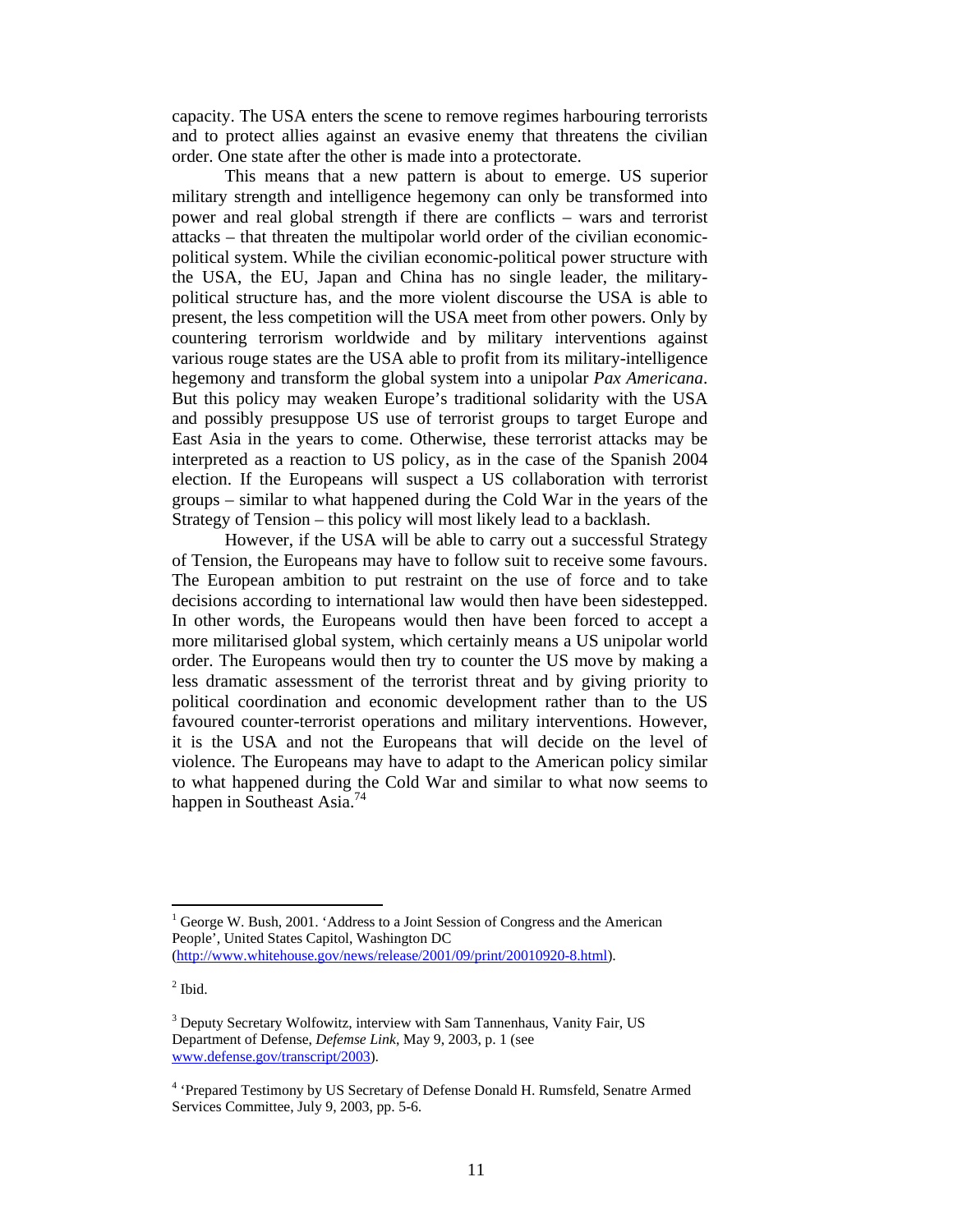5 Quoted in Nicholas Lehman, 2002. 'The Next World Order', *The New Yorker*, April 1.

-

6 Robert Kagan, 2003. *Of Paradise and Power – America and Europe in the New World Order*. New York: Alfred A. Knopf.

<sup>7</sup> Seth Rosenfeld, 2002. '9-11-01 Looking Back, Looking Ahead – A nation remembers Patriotic Act's scope, secrecy ensnare innocent, critics say', *San Fransico Chronicle*, September 8; See also Nafeez Mosaddeq Ahmed, 2002. 'Did Bush know? – Warning Signs of 9-11 and Intelligence Failures', May 18 (http://www.mediamonitors.net/mossadeq36.html).

<sup>8</sup> Suzanne Goldenberg, 2002. 'Big Brother will be watching America - Giant information matrix to track movements of potential terrorists', The Guardian, November 23; Hendrik Hertzberg, 2002. 'Too Much Information', *The New Yorker*, December 9; Justin Webb, 2002. 'US eyes Big Brother plan', *BBC*, December 12.

9 Sarah Left, 2001. 'Bush blocks public access to White House papers', *The Guardian*, November 2.

 $10$  Sean Webby, 2002. 'Stanford honors FBI chief – Awards recognizes Mueller's work in law. *The Mercury News,* October 19.

 $11$  John L. Lumpkin, 2002. 'CIA Target: Americans – Officials: US Citizens Working for Al Qaeda Can Be Killed in CIA Action', *The Associated Press*, November 3.

12 Wæver, Ole, 1995. 'Securitization and Desecuritization', in Ronnie D Lipschutz, ed., *On Security*. New York: Colombia University Press.

<sup>13</sup> President George W. Bush quoted in *BBC News*, 'Bush sets case as a "war president"', February 8, 2004.

14 Jules Lobel, 1989. 'Emergency Power and Decline of Liberalism', *The Yale Law Journal*, vol. 38, s. 1,385-1,433.

15 Hans J. Morgenthau., 1962. *Politics in the Twentieth Century. Vol 1 The Decline of Democratic Politics*. Chicago: University of Chicago Press (Chapter 29: 'The Corruption of Patriotism'), p. 400. (This article was also published already in 1955 in the *New Republic* and in the *Bulletin of the Atomic Scientists*).

<sup>16</sup> In Turkey but also elsewhere the concept of 'deep state' is used frequently for a kind of security structure able to operate outside the law. See for example RAND Conference Proceedings 'Turkish Society and Foreign Policy in Troubled Times', by Shahram Chubin & Jerrold D. Green, Geneva, Switzerland, April 25-27, 2001 (Center for Middle East Public Policy & Geneva Center for Security Policy).

17 Hans J. Morgenthau., 1962, p. 400.

<sup>18</sup> Licio Gelli argued about Italy: 'dictatorship and democracy always march side by side, because democracy is being undermined by dictatorship and dictatorship is being undermined by democracy. [We haven't yet] reached an equilibrium.'(quoted in Philip Willan, 1991. *Puppet Masters – The Political Use of Terrorism in Italy*. London: Constable, p. 211)

 $19$  One Turkish 'general famously called it the "fine tuning of democracy"' (Ralph Boulton, 2003. 'Turkey's new govt faces challenge', *Dawn*, 30 January).

20 Carl Schmitt, 1985 [1922]. *Political Theology*. Cambridge MA: MIT Press.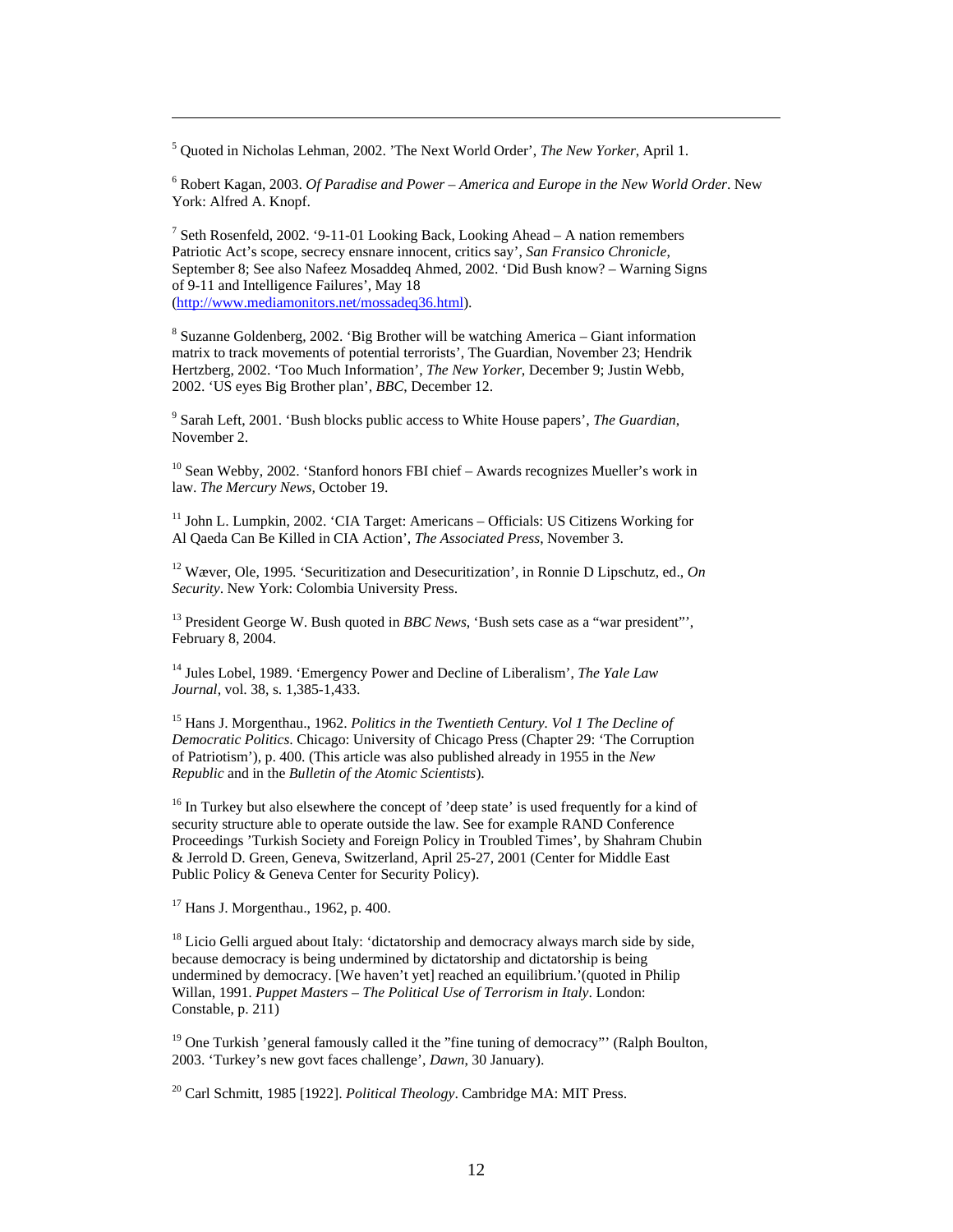$21$  Suzanne Goldenberg, 2002. 'Big Brother will be watching America – Giant information matrix to track movements of potential terrorists', *The Guardian*, November 23; Justin Webb, 2002. 'US eyes Big Brother plan', *BBC*, December 12.

 $^{22}$  Pieter Feith, Dep. Director General, External and Politico Military Affairs, the EU, 'The Security Policy Scene after the Summits of Copenhagen and Prague including the Development in the Middle East' (The Norwegian Atlantic Committee), the 38 Leangkollen Conference, Oslo, 3 February 2003.

<sup>23</sup> *A European Security Concept for the 21st Century*, Royal Institute for International Relations, Brussels, October 2003.

24 Javier Solana, 2003. *A Secure Europe in a Better World*. EU High Representative for the Common Foreign and Security Policy, European Council. June 20, Thessaloniki..

<sup>25</sup> Alyson Bailes, 2002. 'US, NATO and Europe: Is there Still a Common Agenda?' (Talk at the Cicero Foundation, Paris, 12 December 2002).

26 Craig Kennedy & Marshall M. Bouton, 2002. 'The Real Trans-Atlantic Gap', *Foreign Policy*, Nov-Dec, pp. 66-74.

27 Meg Bortin, 2003; *The Pew Research Center*, 2003; *BBC* News, 2003. 'Poll suggests world hostile to US', June 16; *Roy Morgan International*, 2001. 'International Gallup Poll, October 8, 2001 – Pakistan Divided on Afghanistan Conflict'.

 $^{28}$  EUOBSERVER, 2003. 'Poll controversy as Israel and US labelled biggest threats to World pace', October 30 (MIFTAH's Dialogue & Instant Polls).

29 Robert Kagan, 2003, p. 3.

<sup>30</sup> *Die Zeit*, 24 Juli 2003, no 31 (http://www.presseportal.de/print.htx?nr=465778).

31 Andreas von Bülow, 2003. *Die CIA und de 11 September – Internationaler Terror und die Rolle der Geheimdienste*. Piper; Gerhard Wisnewsky, 2003. *Operation 9/11. Angriff auf den Globus*. Droemer/Knaur; Thierry Meyssan, 2003. *Das Pentagate – Fragenkatalog zu einer Inszenierung*. Editio Defacto; Nafeez M Ahmed, 2003. *Geheimsache 09/11*. Rieman; Christian Guthart, 2002. *11 September – Ein Untersuchungsbericht*. SKD Bavaria; Thierry Meyssan, 2002. *11 September. Der inszenierte Terrorismus. Auftakt zum Weltenbrad?* Editio Defacto; Arnold Schölzel, 2003. *Das Schweigekartell – Fragen & Wiederspruche zum 11 September*. Berlin: Homilius.

 $32$  Andreas von Bülow interviewed by Stephan Lebert & Norbert Thomma in Der *Tagesspiegel*, 13 January 2002.

33 David Ray Griffin, 2004. *The New Pearl Harbor – Disturbing Questions about the Bush Administration and 9/11*. (Adlestrop: Arris Books). (see also US edition: Northampton (MA): Olive Branch Press).

<sup>34</sup> Joint Chiefs of Staff memorandum on Operation Northwoods for the Secretary of Defense from 13 March 1962 (*Memo for Secretary of Defense by JCS, 13 March 1962*), signed by Chairman of Joint Chiefs of Staff, General Lyman Lemnitzer, National Security Archive (declassified in 2001).

 $35$  The 'US Cubans' were trained in the use of explosives and underwater demolition in a camp in North Carolina, Harvey Point Defense Testing Activity, which the CIA took over from the US Navy in 1961. (Jon Elliston, 2002. 'Bomb School', The Independent Weekly, June 5, *Independent online*: http://www.indyweek.com/durham/2002-06-05/cover.htm). The CIA veteran Robert Baer describes how he learned to blow things up, cars and busses, by the use of US C-4 plastic explosives and by the use of Czech Semtex and a other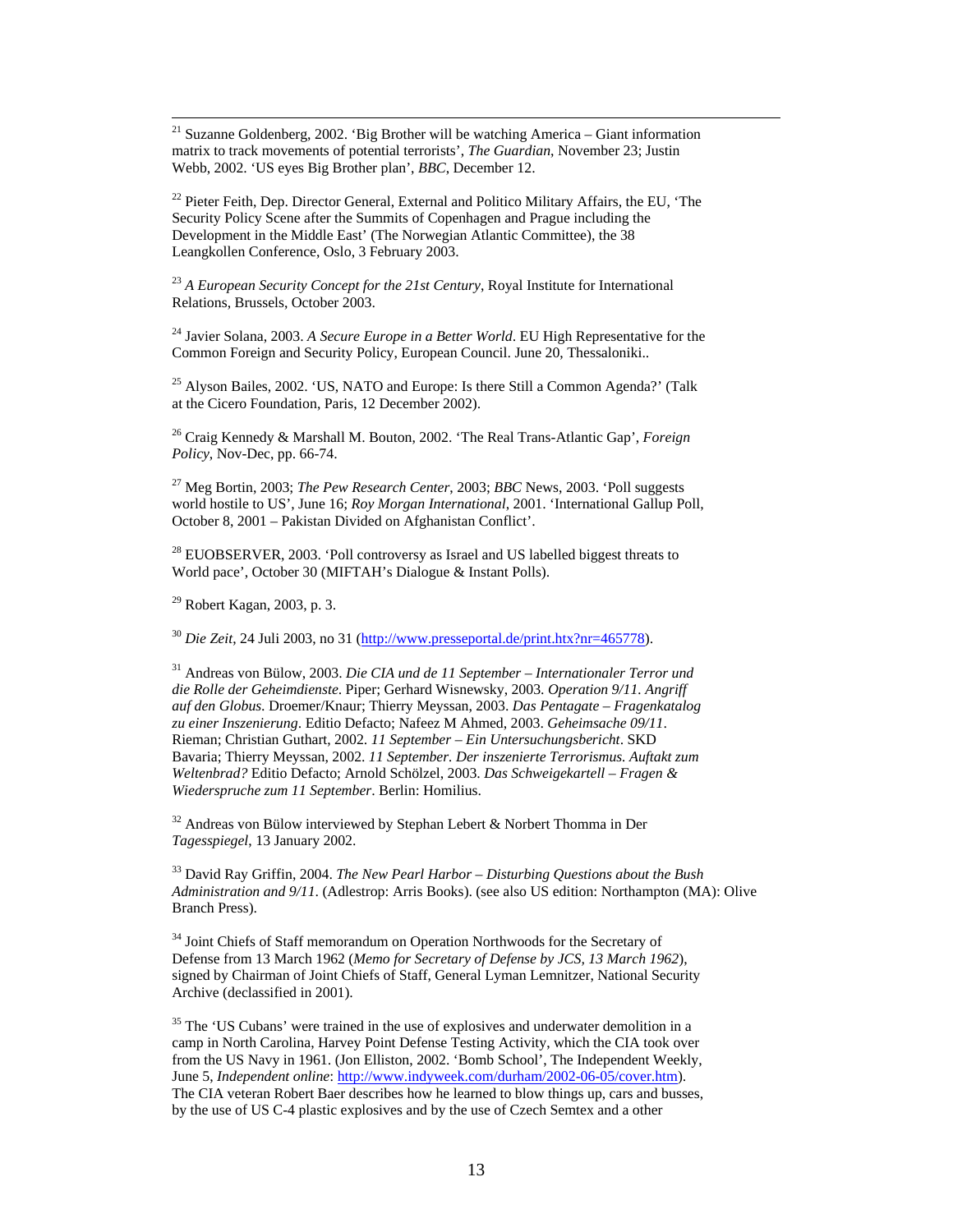foreign plastic explosives. 'We blow up one bus using three sacks fertilizers and fuel oil…. By the end of training, we could have taught an advanced terrorist course' (Robert Bear, 2002. *See No Evil: The True Story of a Ground Soldier in the CIA*. New York: Random House, p. 31).

36 From late 1960s, the activists from *Ordine Nuovo* and *Avanguardia Nazionale*, started to penetrate leftwing organisations and launch a bombing campaign, which continued in the 1970s. Agents linked to the CIA with the Italian Giovanni Bandoli, Carlo Diglio and Sergio Minetto and the US Navy Captain David Carret and his replacement in 1974, Captain Theodore Richard, facilitated the terrorist activity of the *Nuclei di Difesa della Stato* (Tribunali Civile e Penale di Milano, 1995-2001 (Sentenza – ordinanza del Guidice Istruttore presse il Tribunale Civile e Penale di Milano, dr Guido Salvini, nel procedimente penale nei confronti di ROGNONI Giancarlo ed altri, 1995-2001). (http://www.strano.net/stragi/tstragi/salvini/index.html). Fabricio Calvi & Frederic Laurent, 1997. *Piazza Fontana – La verità su una strage*. Milano. About General Gianandelio Maletti's statements, see Philip Willan, 2001. 'Terrorists "helped by the CIA" to stop rise of left in Italy', *The Guardian*, March 26; see also Franco Ferraresi, 1996. *Threats to Democracy – The Radical Right in Italy after the War*, Princeton: Princeton University Press; and Jeffrey McKenzie Bale, 1994. *The "Black" International – Neo-Fascist Paramilitary Networks and the "Strategy of Tension*", Doctoral Dissertation, UMI Dissertation Service, Ann Arbor, Michigan. See also *BBC* Special, 'Gladio Part I-III, June 1992.

37 Maletti quoted in Philip Willan, 1991. *Puppet Masters – The Political Use of Terrorism in Italy*. London: Constable, p. 199. See also interview with Fedricio Umberto D'Amato, former chief of the Interior Ministry Division of Special Affairs (secret service), in *BBC* Special, 'Gladio Part III, The Foot Soldiers' (10 June 1992)

38 See Ferraresi, 1996.

<sup>39</sup> Quoted in Philip Willan, 1991, p. 220. See also the statement made by Aldo Moro's wife for the Italian Parliament, *BBC* Special, 'Gladio Part III, The Foot Soldiers' (10 June 1992).

<sup>40</sup> Field Manual 30-31, Supplement B, Headquarters, Department of Army, Washington DC, March 10, 1970 (The document was declassified in May 2001 in accordance with the Freedom of Information Act).

 $41$  See PNAC [Wolfowitz at al], 2000. 'Rebuilding America's Defenses – Strategy, Forces and Resources for a New Century', A Report of the *Project for a New American Century*, September, pp. 50-51.

42 Report of the *Commission to Assess United States National Security Space Management and Organization* under chairmanship of Donald H. Rumsfeld to the Committeeon Armed Servicesof the US House of Representatives, January 11, 2001, p. xv.

<sup>43</sup> Donald H. Rumsfeld quoted in 'Secretary Rumsfeld Interview with Parade Magazine', *United States Department of Defense*, October 12, 2001 (http://www.defenselink.mil/transcripts/2001/t11182001\_t1012pm.html).

44 Paul Wolfowitz quoted from the 9/11 Commission Hearings: Testimonies of Rumsfeld, Powell, Wolfowitz, et. al. 2004.

45 Donald H. Rumsfeld, October 12, 2001; see also Rumsfeld quoted in 'Rumsfeld: US Could More Deadly Attacks', Associated Press, January 31, 2002.

46 Donald H. Rumsfeld, October 12, 2001.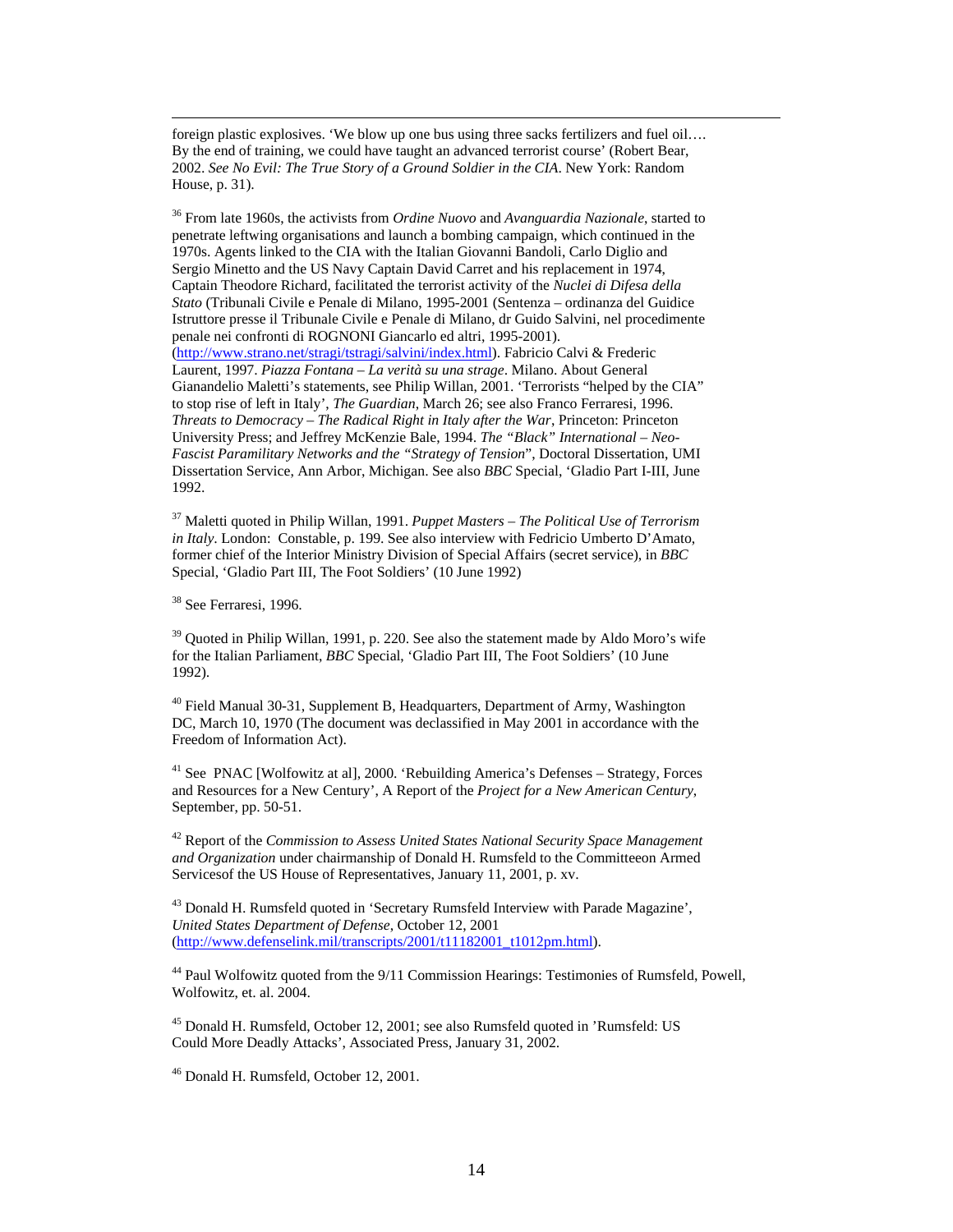<sup>47</sup> Von Bülow, 2003. Also confirmed by former US secretary of defense Frank Carlucci in an interview for a French TV-program: 'CIA – The End Of Illusions 1977-1989' (Dominique Tibi, Arte France /Rouche Production) 2003.

 $48$  The Saudi military intelligence chief Prince Turki bin Faisal had several meetings with bin Laden and supported the Taliban economically. Bin Laden allegedly had a meeting with the CIA station chief in Dubai, Larry Mitchell, as late as on July 12, 2001, as well as with the Saudi intelligence chief, Prince Turki bin Faisal, while bin Laden was treated for his kidney problems at the American Hospital in Dubai (Von Bülow, 2003, p. 228. See also Richard Labeviere, 2001. 'La CIA aurait recontré Ben Laden en juillet', *Le Figaro*, November 1; Anthony Sampson, 2001. 'CIA agent allegedly to have met Bin Laden in July', *Guardian*, November 1; Elisabeth Bryant, 2001. 'Report: bin Laden treated at US hospital', *United Press International*, October 31; See also David Ray Griffin, 2004.

49 Scott Taylor 2001. 'Bin Laden's Balkan Connection', *The Ottawa Citizen*, December 16.

50 John Mintz, 2002. 'US Reopens Arms Case in Probe for Taliban Role', *Washington Post*, August 2. US Consulate (Peshawar) Cable, 'Afghanistan: A Report of Pakistani Military Assistance to Taliban', 24 March 1998 (The National Security Archive). See also 'Overt assistance from Pakistan may bring dire consequences', *Jane's Intelligence Digest*, 20 September 2001.

51 Nafeez Mosaddeq Ahmed, 2002.

52 Springman quoted in *Newsnight, BBC News*: 'Has someone been sitting on the FBI?', 6 November, 2001 (http://news.bbc.co.uk/1/hi/events/newsnight/1645527.stm; see also: http://www.infowars.com/transcripts/springman.htm).

53 Ahmed, 2002.

54 Ibid; 12 days before 11 September, Egyptian President Hosni Mubarak says he warned the United States of a terrorist attack against US territory (*AP*, 7 December 2001; *New York Times*, 4 June 2002). On 11 September 2001, *Frankfurter Allgemeine Zeitung* reported that, according to the German secret service, hijacked airplanes were going to be used for terrorist attacks on US targets. 'The National Security Agency (NSA) would have been after these hints for at least the past three months with the help of the so-called Echelon espionage system' (*Frankfurter Allgemeine Zeitung*, 11 September 2001). In the summer 2001, Jordan General Intelligence Division warned US and allied intelligence that al-Qaeda planned a major airborne terrorist attack on continental United States. (*International Herald Tribune*, 21 May 2002; *The Christian Science Monitor*, 23 May 2002). German Intelligence alerted the CIA, Britain's MI6 and the Israeli Mossad in June 2001 that Middle East terrorists were training for hijackings and targeting American and Israeli interests. Israeli government provided general information to the USA in the second week of August that an al-Qaeda attack was imminent. Russian President Putin has said publicly that he ordered his intelligence agencies to alert the USA in summer 2001 that suicide pilots were training for attacks on US targets. US investigators have confirmed that an Iranian in custody in Germany's Langenhagen prison made phone calls to the US police that an attack on the World Trade Center was imminent. (*Fox News*, 17 May 2002). The head of the FSB, Nikolai Patrushev, said on 16 September 2001 that Russian intelligence service had warned Washington several times about possible terrorist strikes on US soil (*AFP*). On 12 September 2001, *Izvestia* reported that Russian intelligence had handed over tapes from telephone conversations and the names of the organizers and executors of the 11 September attack. Washington had been warned a couple of weeks before it happened (*Izvestia*, 12 September 2001). See also Paul Thompson: 'They Tried to Warn Us: Foreign Intelligence Warnings Before 9-11'

(http://wwwcomplete911timeline.org/Summaries/theytriedtowarnus.html).

55 Ahmed, 2002.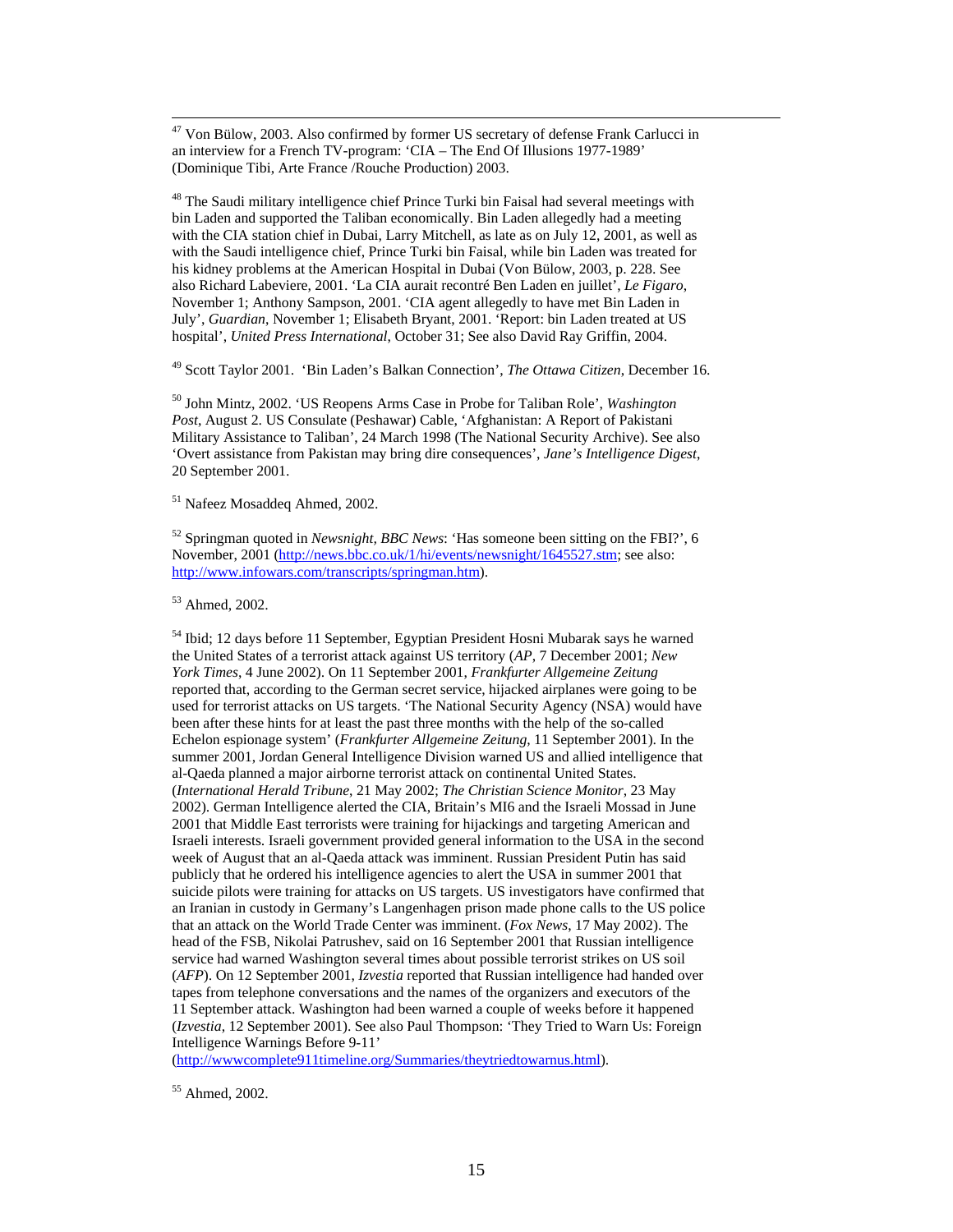56 Ahmed, 2002

.

57 Von Bülow, 2003; Griffin, 2004; see also 'Use of Military Jets Jumps Since 9/11', *Associated Press*, August 13, 2002; see Center for Cooperative Research (Points to keep in mind regarding entries of the day of 9/11 (http://www.cooperativeresearch.org/timeline\_pf.jsp?timeline=complete\_911\_timeline&ti meperiod=0:10am-11:50pm%2011%20Sept%202001).

58 'NBC: FDNY Chief of Safety Reported Bombs both within the Towers and on the Planes on 9/11' http://www.prisonplanet.tv/articles/may2004/050504bombsinwtc.htm

59 'German Engineers Help the USA – What Happened Exactly on 9-11-2001?' http://home.debitel.net/user/andreas.bunkahle/defaulte.htm http://home.debitel.net/user/andreas.bunkahle/plate21.htm

60 Secretary Rumsfeld, October 12, 2001.

61 Jim Lobe, 2003. 'Veteran neo-con adviser moves on Iran', *Asia Times*, June 26.

 $62$  Michael Ledeen, 2003, 'A Theory – What if there's a method to the Franco-German madness?', National Review Online (http://www.nationalreview.com/script/printpage.asp?ref=/ledeen/ledeen031003.asp); See also Michael A. Ledeen, 2002. *The War Against the Terror Masters: Why It Happened. Where We Are Now. How We'll Win*. St Martin's Press.

 $63$  Michael Ledeen was deeply involved in the Iran-Contras operation and was frequently in contact with Oliver North (Oliver North's Notebooks 1983-86, National Security Archive, George Washington University, Washington). In collaboration with Francesco Pazienza, Ledeen was involved in planting disinformation to discredit President Jimmy Carter: the so called 'Billigate scandal' (Edward Herman & Garry O'Sullivan, 1989. *The 'Terrorism' Insdustry – The Experts and Institutions that Shape Our View of Terror*. New York: Pantheon, pp. 161-163)

 $64$  Fulvio Martini quoted from the Parliamentary hearing 6 October 1999 (Presidente Pellegrino, Senato della Republica, Camera dei deputati). In the 1970s, Ledeen worked as a 'journalist' in Italy and collaborated closely with Italian military intelligence SISMI. He collaborated particularly close with Francesco Pazienza, who belonged to Licio Gelli's US-Italian intelligence network and had been found guilty in court for having falsified information about the Bologna bombing in 1980 (when 86 people died and more than 200 were wounded) in order to divert attention from the fascists that had planted the bomb. Ledeen had also collaborated with factions within the CIA that DCI Admiral Stansfield Turner, already in late 1970s, had excluded from the CIA because of links to terrorism. According to Frederico Umberto D'Amato, the long-time chief of the Italian security service, the relations between Italy and the USA were, during Reagan's transition in 1980- 81, carried on in the persons of Ledeen and his SISMI collaborator Francesco Pazienza. Ledeen was, in these months a republican 'ambassador' to Italy, but in 1984 the new head of SISMI Admiral Martini declared him unwelcome in Italy (Herman & O'Sullivan, 1989, pp. 161-163).

65 Jim Lobe, 2003. 'Veteran neo-con adviser moves on Iran', *Asia Times*, June 26.

 $66$  See note 34.

 $67$  Interview with former US defense secretary Caspar Weinberger, Striptease, Swedish *TV2*, 7 March 2000 (printed in Ola Tunander, 2004. *The Secret War Against Sweden – US and British Submarine Deception in the 1980s*. London & New York: Frank Cass.)

<sup>68</sup> Interview with former US defense secretary Caspar Weinberger, Striptease, Swedish TV2, 7 March 2000 (see above).